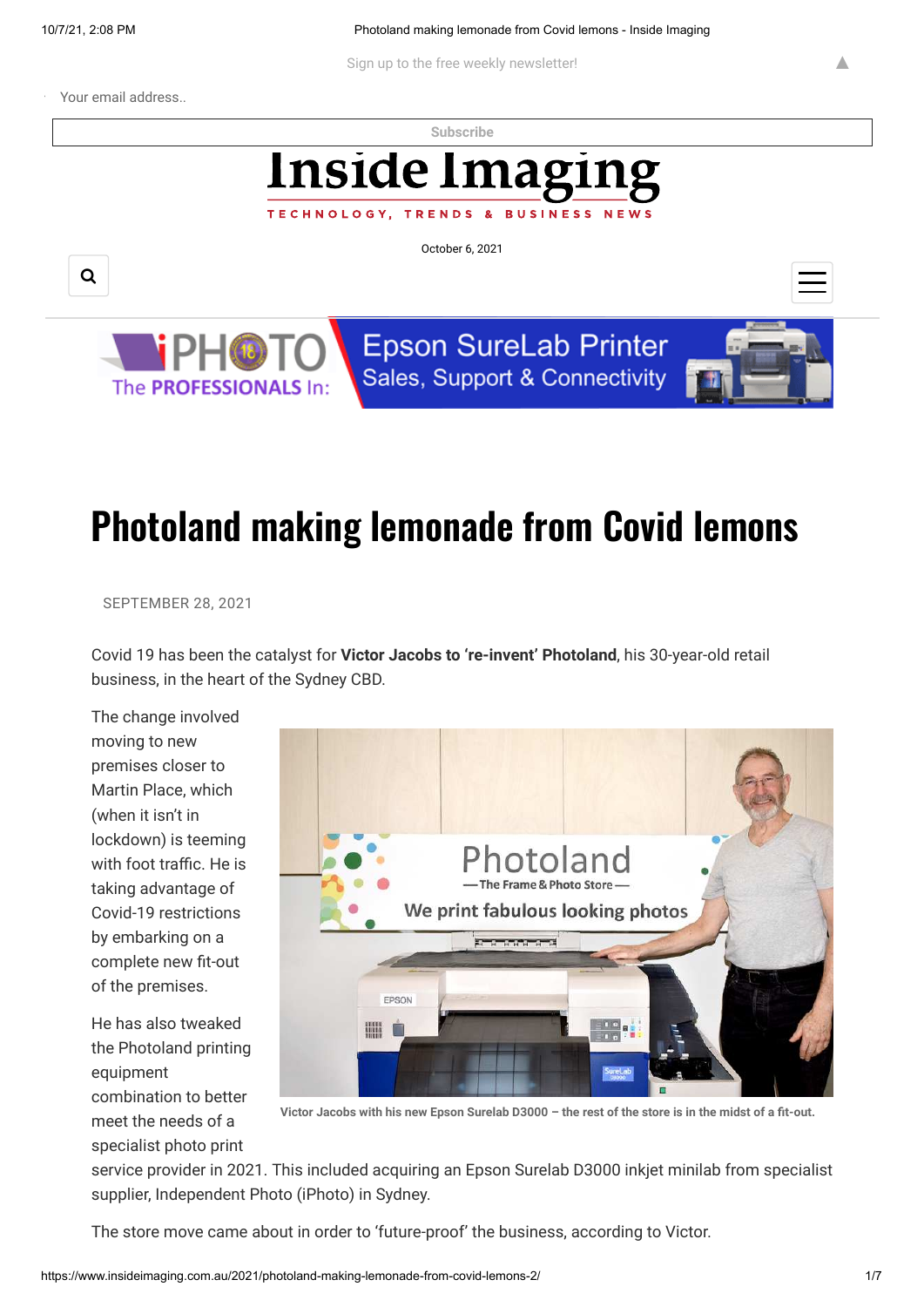'Conditions in the city have changed – probably forever,' Victor explained. 'Revenue is down in most businesses around 20 to 25 percent, and rents need to reflect that.'

This is particularly the case for specialist retailers, because that last 20 percent of revenue is generally where the profitability of the business comes from.

Victor was able to negotiate a new 5 + 5- year lease 60 metres down the road with a bigger shop in a slightly better location – very close to Martin Place; and at a dramatically more competitive rent.

'So I have a new 5+5 lease, I'm healthy and I'm excited about the future,' he said. Warming to the theme he continued: 'I'm confident things will get better. Right now it feels like the end of the world – but we will come back.'

Joining an irreversible trend, he switched from the last of a line of Fujifilm Frontier silver halide 'wetlabs' to an Epson Surelab D3000 as his photo printing 'engine room'.

With modern print volumes way down on what a beast like the Fuji Frontier range was built for, 'chemistry was going off because throughput was down from millions, to tens of thousands, of prints,' he explained, adding that he wasn't unhappy with that, as his margins were good.

As well as the difficulty in keeping chemistry fresh with lower throughput, the Frontier was also a hungry beast when it came to power consumption, using up to 80 percent more power and taking time each morning to warm up.

'So I needed to find an alternative which would future-proof the business. My research brought me to the Epson Surelab D3000 from Independent Photo (IPS). It's flexibility and ability to print high quality photos filled the bill exactly.'

While Fujifilm does offer a (re-badged Epson) drylab of its own, 'Epson is the leading supplier of inkjet minilabs and (independent photo specialist supplier) Independent Photo (IPS) impressed me with levels of photo specialty knowledge, quality control and technical support they provided,' explained Victor.

'I was very comfortable with the guys from IPS & I felt I was in good hands – they are knowledgeable and very supportive. This is really important to me as my business philosophy is that my supplier is my partner.' As a 30-year veteran of the industry, Victor knew many of the IPS people from previous "lives in the photo industry" when they worked for the likes of Hanimex, Fujifilm and Kodak back in the day.

There were also added branding synergies – Photoland is now an all-Epson printer business. Victor already ran an Epson Surelab D700 (little brother to the D3000) for handling passport photos ('marvellous') and a venerable Epson 7800 48-inch wide format printer. ('I've had it for 12 years and it still runs beautifully.')

He has kept his Fujifim SP300 film scanner and an FP150 single channel film processor.

He hasn't, however, kept any kiosks, and he's more than happy to see the back of them, rather favouring personalised customer service at the front counter, supported by his Dakis Online eCommerce print orders system, also sold and supported by IPS.

'I've felt strongly for many years that kiosks were killing photo stores. They all look the same so customers expect the same prices as in Harvey Norman.'

He said kiosks had forced the price of photo prints down to self-services levels 'but its not really selfservice because of the amount of time taken assisting customers.'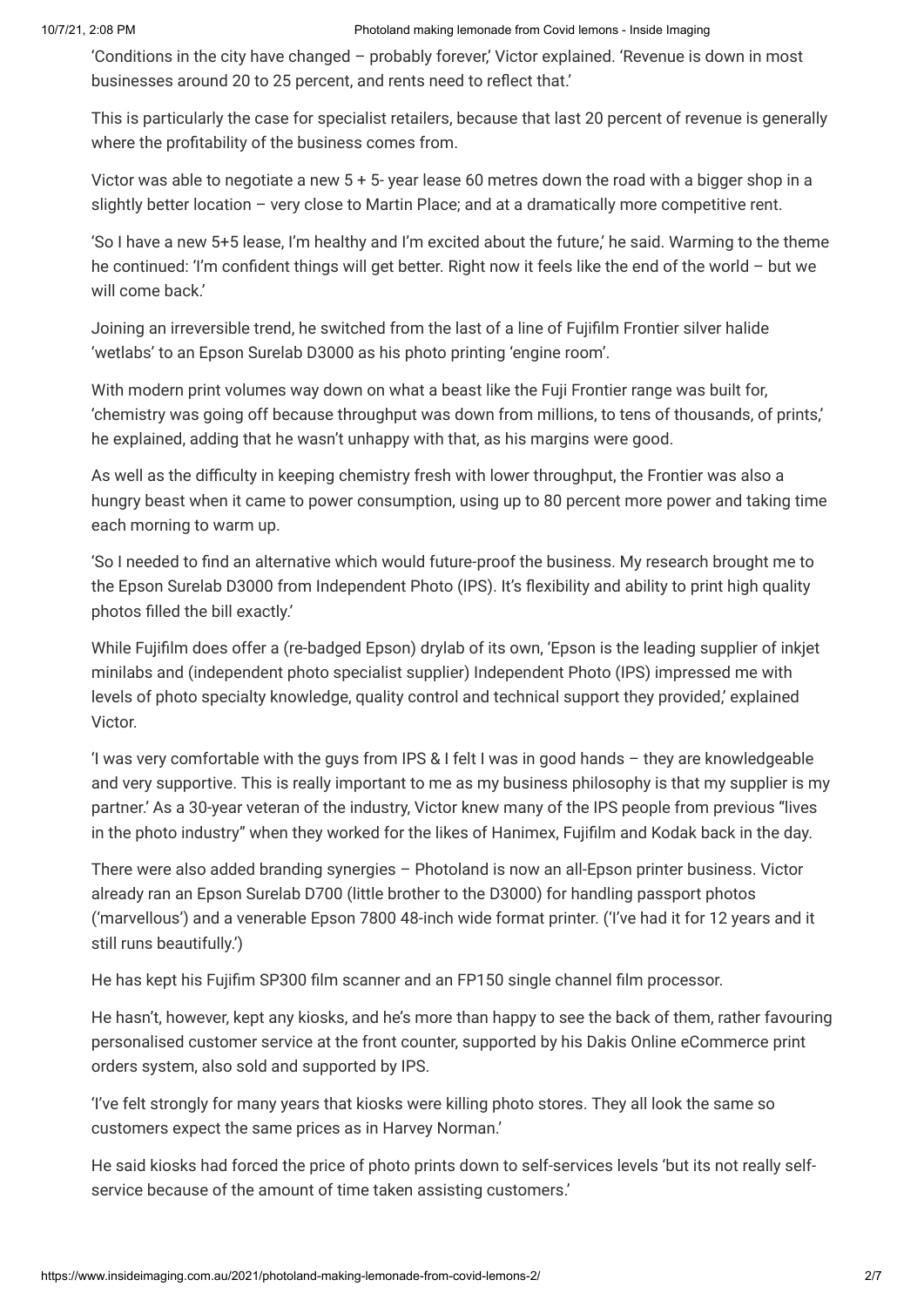(Pre-Covid, he had his old kiosks spray-painted a custom colour to break the nexus with 'Hardly Normal'.)

'When we finally moved away from kiosks I was delighted because we had a much clearer, premium offer to the customer,' Victor explained. The new Epson Surelab complements that premium offer, along with the convenience of the Dakis Online Photo Ordering software system.

'With Dakis eCommerce online photo ordering your smartphone or Tablet is your kiosk,' said Stuart Holmes, managing director of Independent Photographic Supplies (IPS). 'So there is really no need for the traditional instore photo kiosk. As Victor points out, kiosks take away from the personalised instore service model that successful operators like Photoland offer their customers.

'Online also gives the benefit of an anywhere/anytime "ubiquitous" online ordering system.'

Victor said the in-store personalised premium service includes colour correction, contrast correction, brightness correction and cropping. A look at [Photoland's price lis](https://www.photoland.com.au/photo-services/print-photos/instore-photo-printing/)t reflects confidence in his customers' willingness to 'pay for what they are getting', to twist the old cliché.

'So far it's been absolutely effortless. The D3000 produces excellent quality prints in standard mode and also has a HD high quality mode (which is about 50 percent slower) for very large enlargement files and for poster enlargement up to 48in wide. There's no question that is has a broader colour gamut and the customers are delighted.'

As Stuart Holmes (IPS) also noted, the other real benefits of high quality inkjet printing for retail based photo specialty lab owners are OH & S-based, with no more DG (Dangerous Goods) chemistry needed, no more trade waste



agreements with councils and no more messy and expensive silver recovery services required, making Photo a cleaner, greener and more sustainable business going forward.

## **6 Comments**

<span id="page-2-0"></span>

Great to see Victor carrying the flag for photo processing in the CBD and with such enthusiasm. Sad to see so few players left in the market compared to the hey-days. I remember the Paxtons, Fletchers, G&V, Foto Reisel days with plenty of action in the city.

[Reply](#page-2-0)

<span id="page-2-1"></span>Phil G **OCTOBER 5, 2021**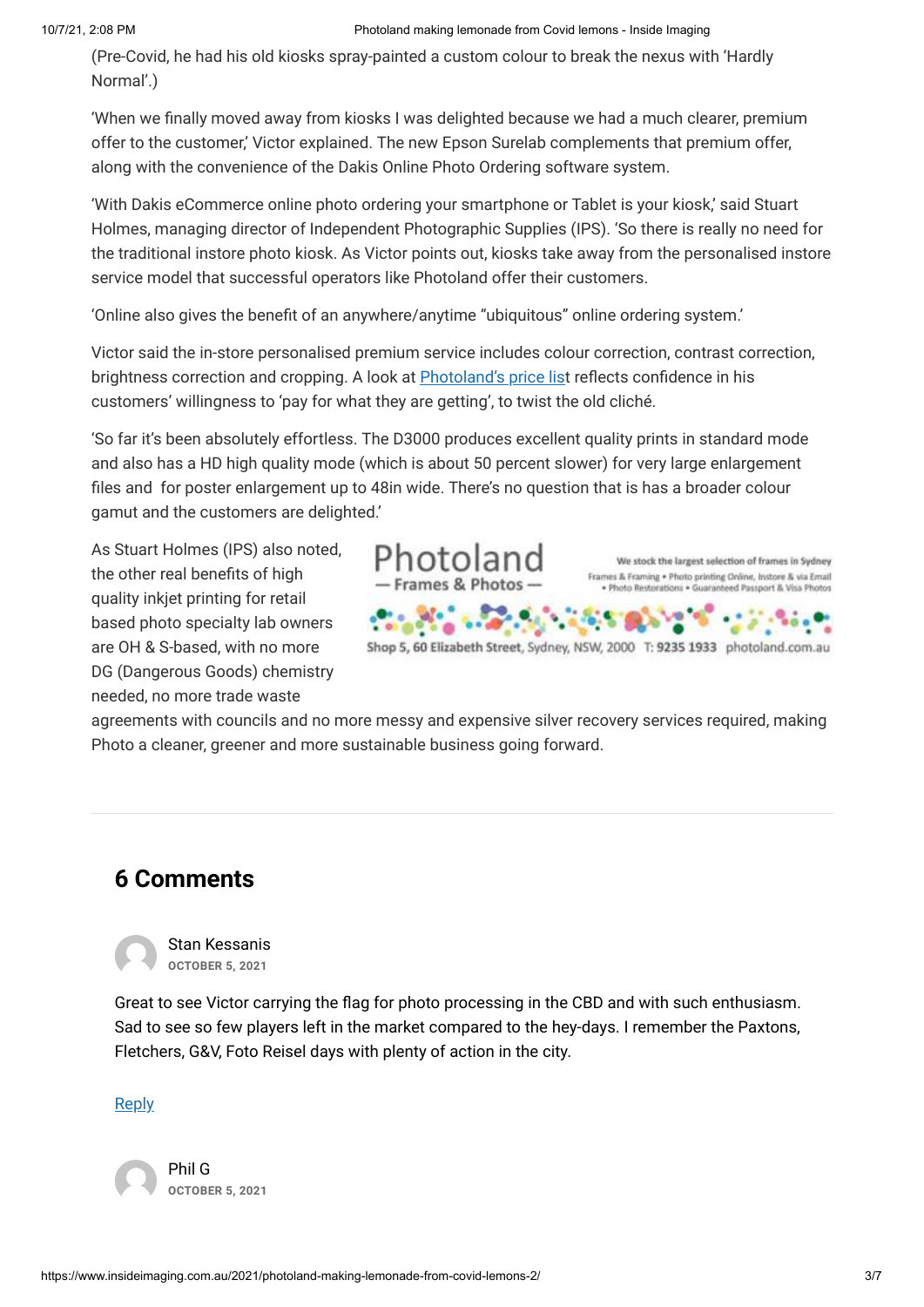Great to hear that Photoland is thriving in these difficult times especially in NSW, we too relied on photo kiosks, at one time we had 16, now none!

We have had our Epson D3000 for five years, some issues in that time but better than we ever experienced with wet labs. It's a pity that they are discontinuing the D3000 but we intend running multiple Epson D860's when our D3000 becomes unviable.

Our Canon wide format, fingers crossed, hasn't seen a tech in three? years and could be used for larger than 8×12″. Our 65″ HP Latex will be changed at some time for the newer model, it has much better output on photo paper than our current which is great for canvas and vinyl.

We are waiting for the new double sided Epson printer when that is available and proven.

#### [Reply](#page-2-1)

<span id="page-3-0"></span>Alistair Turnbull **OCTOBER 5, 2021**

Wow! What a blatant advertorial for IPS.

#### [Reply](#page-3-0)

<span id="page-3-1"></span>Keith Shipton **POST AUTHOR | OCTOBER 6, 2021**

Hi Alistair. The other readers who have commented here seem more pleased to read that Victor and Photoland are thriving. They get to read things like that, along with our occasional world exclusives and our unique and sometimes daring editorial lineup because of the longterm support of a few extremely loyal advertisers. We make no apology for providing a platform when one of those supporters or one of their customers has something positive to share. Would you like me to send you a copy of the rate card?

#### **[Reply](#page-3-1)**

<span id="page-3-2"></span>[Kerwin Ross](http://www.photopro.com.au/) **OCTOBER 6, 2021**

Glad things are looking up for you Victor,

Great advertorial IPS. We have had the D3000 and D700 for many years and now have a new Epson 44" also. So yea, were a Epson Express Digital Solutions store now…

IPS have been awesome with support over the years. Always quick and diligent with help.